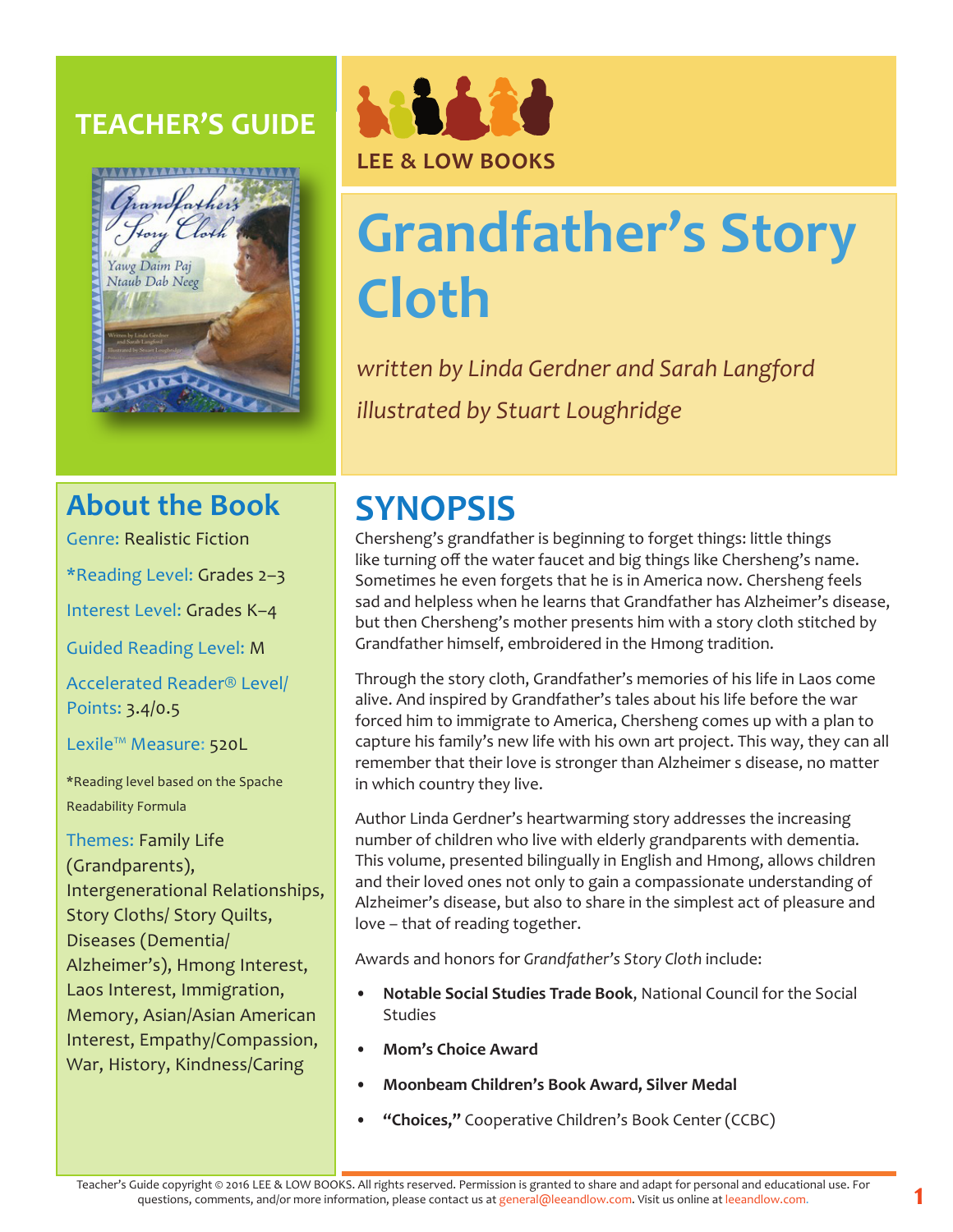## LEE & LOW BOOKS **AND A Communist Story Cloth**

## **BACKGROUND**

*About Alzheimer's disease from the author: In* 

*Grandfather's Story Cloth*, Chersheng's grandfather suffers from dementia, a term that means a decline in intellectual and social abilities. While dementia may be caused by many different diseases, Alzheimer's disease is the most frequent cause. Alzheimer's disease gradually destroys brain cells, preventing the brain from working as it once did. A person with the disease becomes forgetful and has difficulty understanding and reasoning. The disease also progressively affects the person's judgment, ability to communicate, and daily activities. These symptoms often make the person feel confused and afraid. However, the course of the disease and the symptoms often vary with the individual. The cause of Alzheimer's disease is not fully understood. While advanced age is a risk factor, not everyone who becomes old develops this disease.

There are currently no medicines to cure Alzheimer's disease, but some are able to slow the symptoms. Friends and family can also help to improve the person's well-being and quality of life. For example, in Alzheimer's disease long-term memory remains surprisingly intact even though short-term memory is severely impaired. Memories that are most likely to be preserved are those that had special significance to the person. In this book, Chersheng uses a story cloth to stimulate Grandfather's long-term memory to enhance communication and understanding between them.

*About Hmong and story cloths from the author:* In ancient times, a tribe of people called the Hmong lived in China. During the 19th century, oppressed by the Han Dynasty, many of the Hmong migrated to remote areas of Laos, Vietnam, and Thailand in an effort to maintain their cultural identity. Those migrating to Laos lived in the highlands where they farmed, planted rice fields, hunted, and raised chickens and pigs.

During the Vietnam War, the Laotian Hmong were widely recruited by both the Communist Pathet Lao and the United States (U.S.) Central Intelligence Agency (CIA). Those serving the U.S. effort monitored transportation routes, gathered intelligence information for the CIA, and rescued U.S. pilots who had been shot down by the communists. When the communists took control of Laos in 1975, the Hmong who had served the U.S. were forced to flee Laos or suffer severe

punishment or death. Many escaped by crossing the Mekong River so they could live in refugee camps in Thailand. It was in these camps that they remained until resettlement opportunities became available in other countries. Those choosing to settle in the U.S. began arriving as early as 1975.

While living in refugee camps, Hmong women began using their superior needlework skills to develop a new form of textile art referred to as story cloths. During this time of confinement, men joined the women in making story cloths as well. To make a story cloth, a square or rectangular piece of fabric is selected, and images are drawn onto the fabric. Long satin stitches of multi-colored threads are used to fill the images. Delicate stitches are then added to apply detail. The cloth is often finished with a border of triangles. Images often depict village life, cultural celebrations, war, and escape to refugee camps. The sale of these story cloths provided refugees with money to buy needed supplies.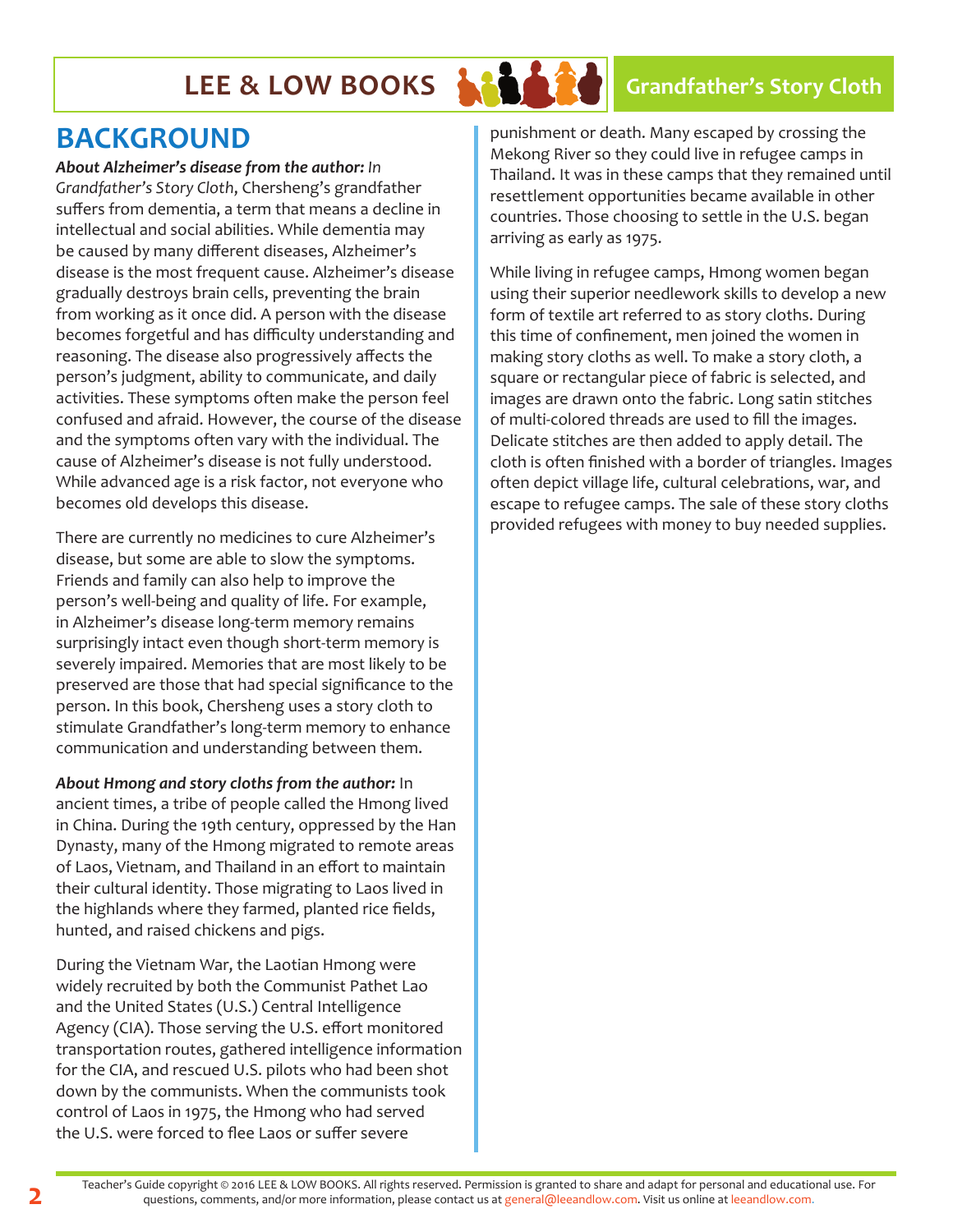## **VOCABULARY**

*(Reading Standards, Craft & Structure, Strand 4) (Language Standards, Vocabulary Acquisition & Use, Strands 4–6) (Speaking & Listening Standards, Comprehension & Collaboration, Strands 1 and 2)*

The story contains several contentspecific and academic words and phrases that may be unfamiliar to students. Based on students' prior knowledge, review some or all of the vocabulary below. Encourage a variety of strategies to support students' vocabulary acquisition: look up and record word definitions from a dictionary, write the meaning of the word or phrase in their own words, draw a picture of the meaning of the word, create a specific action for each word, list synonyms and antonyms, and write a meaningful sentence that demonstrates the definition of the word.

### **Content Specific**

Alzheimer's disease, story cloth, guardianship, Laos, Thailand, refugee camp, barrack house, Braille

### **Academic**

wandered, trimming, bitter, installed, sturdy, ripe, harvest, moisture, unfolded, faucet, refugee, bumpy, wobbled, rooster, treasure, knotted, sacrificed, impressed, homesick, collage, tend (the garden), slurped, complicated, husk



## **Grandfather's Story Cloth LEE & LOW BOOKS**

## **BEFORE READING**

#### **Prereading Focus Questions**

*(Reading Standards, Craft & Structure, Strand 5 and Integration of Knowledge & Ideas, Strand 7)*

Before introducing this book to students, you may wish to develop background knowledge and promote anticipation by posing questions such as the following:

- 1. Take a look at the front and back covers. Take a picture walk. Ask students to make a prediction. Do you think this book will be fiction or nonfiction? What makes you think so? What clues do the author and illustrator give to help you know whether this book will be fiction or nonfiction?
- 2. What do you know about the Hmong people, culture, and history?
- 3. What are some ways we can collect and keep memories alive? What are the advantages and disadvantages of storing our memories in journals, photographs, story cloths, and songs (and so on)? How do you and your family preserve your memories or family history?
- 4. What do you know about sewing? What do you know about story cloths or story quilts? What are some cultures that create quilts, story quilts, or story cloths? How do story cloths capture history and memory? Why might someone make a story cloth rather than create a song or write the memory down on paper?
- 5. What kinds of activities can a child do with his/her grandparent? What kinds of activities do you do with your grandparent or a grandparent-figure? What interests do you share? What do you do when you visit your grandparents or other older adults? What are some ways grandparents share memories and history with young people?
- 6. What do you know about Alzheimer's disease?
- 7. Why do you think I chose this book for us to read today?

#### **Exploring the Book**

*(Reading Standards, Key Ideas & Details, Strand 1, Craft & Structure, Strand 5, and Integration of Knowledge & Ideas, Strand 7)*

Talk about the title of the book. Ask students what they think the title, *Grandfather's Story Cloth*, means. Then ask them what they think this book will most likely be about and who the book might be about. What do they think might happen? What information do they think they might learn? What makes them think that?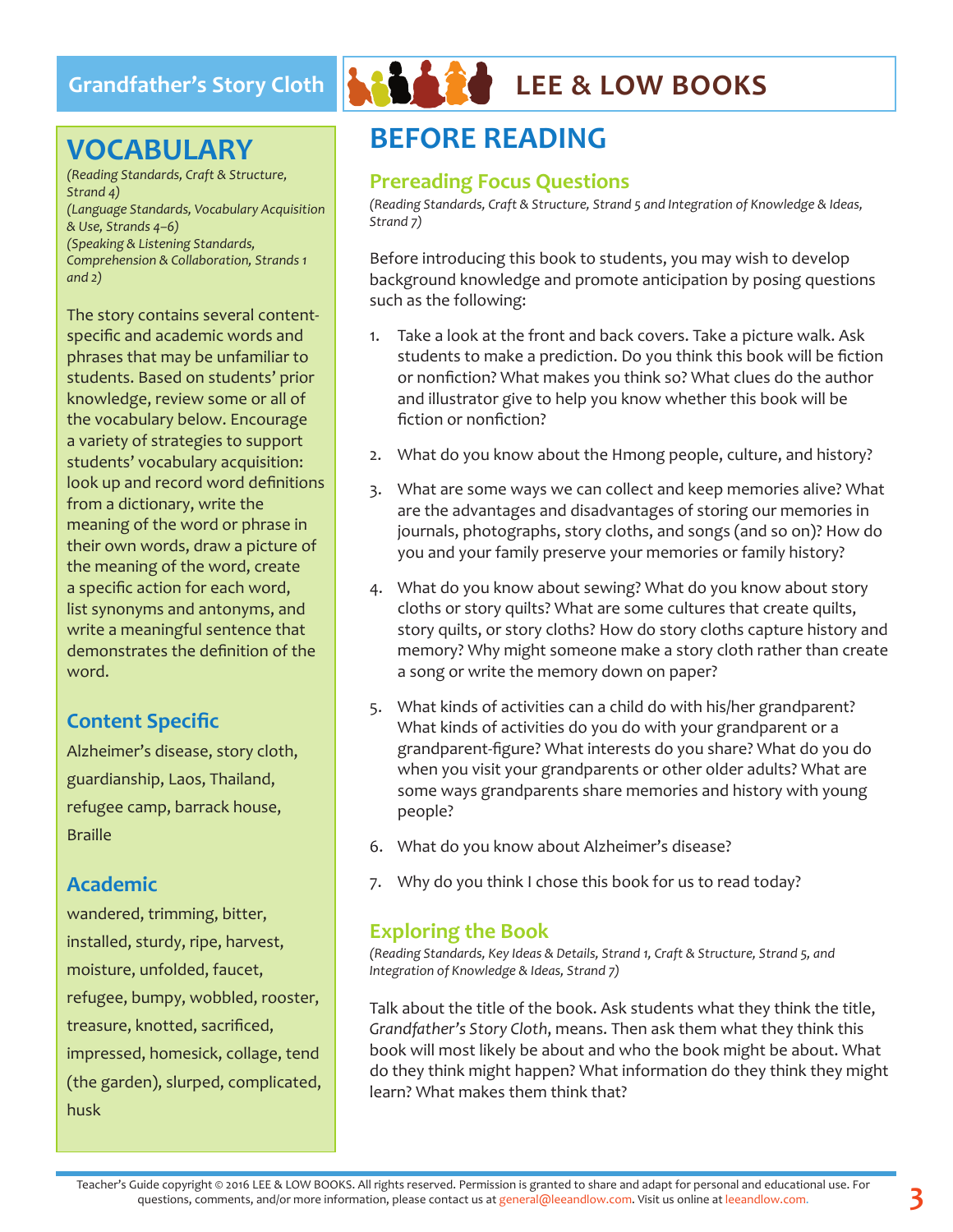## **LEE & LOW BOOKS Grandfather's Story Cloth**

Take students on a book walk and draw attention to the following parts of the book: front and back covers, title page, author's dedication, illustrations, and background information. Have students study the full story cloth on the pages 16–17 spread and page 31. Point out the dual language presentation of the story in both English and Hmong. Introduce the story to students with the author's dedication.

#### **Setting a Purpose for Reading**

*(Reading Standards, Key Ideas & Details, Strands 1–3)*

Have students read to find out what a story cloth is, how the Hmong people share their culture and history, and how Chersheng helps his grandfather with remembering and coping with Alzheimer's disease. Encourage students to consider why the authors, Linda Gerdner and Sarah Langford, would want to share this story with young people.

## **AFTER READING**

#### **Discussion Questions**

After students have read the book, use these or similar questions to generate discussion, enhance comprehension, and develop appreciation for the content. Encourage students to refer to passages and/ or illustrations in the book to support their responses. **To build skills in close reading of a text, students should cite evidence with their answers.**

#### **Literal Comprehension**

*(Reading Standards, Key Ideas & Details, Strands 1–3) (Speaking & Listening Standards, Comprehension & Collaboration, Strands 1–3 and Presentation of Knowledge & Ideas, Strand 4)*

- 1. How does the Chersheng feel when Grandfather calls him "Fong"?
- 2. How does Chersheng help Grandfather remember his experiences in Laos?
- 3. Why is Grandfather collecting branches?
- 4. Why is Grandfather burying his silver bar in the backyard? What does he think that will achieve?
- 5. Why does Grandfather leave Laos?
- 
- 6. What dangers does Grandfather face in Laos?
- 7. How do Chersheng and Tou learn about Laos and their family history?
- 8. Why does Tou say Grandfather is "useless"?
- 9. What kinds of memories does Grandfather forget? What memories is he most likely to remember?
- 10. How does Grandfather feel about being in America?
- 11. How does Chersheng help Grandfather remember his time in Laos?
- 12. What is the significance of the story cloth Chersheng makes?
- 13. Why does Chersheng's mother give the family story cloth to Chersheng?
- 14. What purpose does the family story cloth serve?
- 15. What are some things Chersheng can do with Grandfather despite Grandfather's Alzheimer's disease?

#### **Extension/Higher Level Thinking**

*(Reading Standards, Key Ideas & Details, Strands 2 and 3 and Craft & Structure, Strands 4 and 6) (Speaking & Listening Standards, Comprehension & Collaboration, Strands 1–3 and Presentation of Knowledge & Ideas, Strand 4)*

- 1. How is Chersheng modeling for his younger brother Tou how to be caregiver for those in need?
- 2. Describe Chersheng's relationship with Grandfather. How is this relationship similar to and different from your relationship with your grandparent(s)?
- 3. Compare how Chersheng and Tou feel about and react to Grandfather's confusion and memory loss.
- 4. Why is the story cloth important?
- 5. Why are many of the Hmong people considered refugees?
- 6. Why do you think Chersheng worked so hard to connect to Grandfather?
- 7. Why does Grandfather live with Chersheng's family? Explore the economic, cultural, safety, and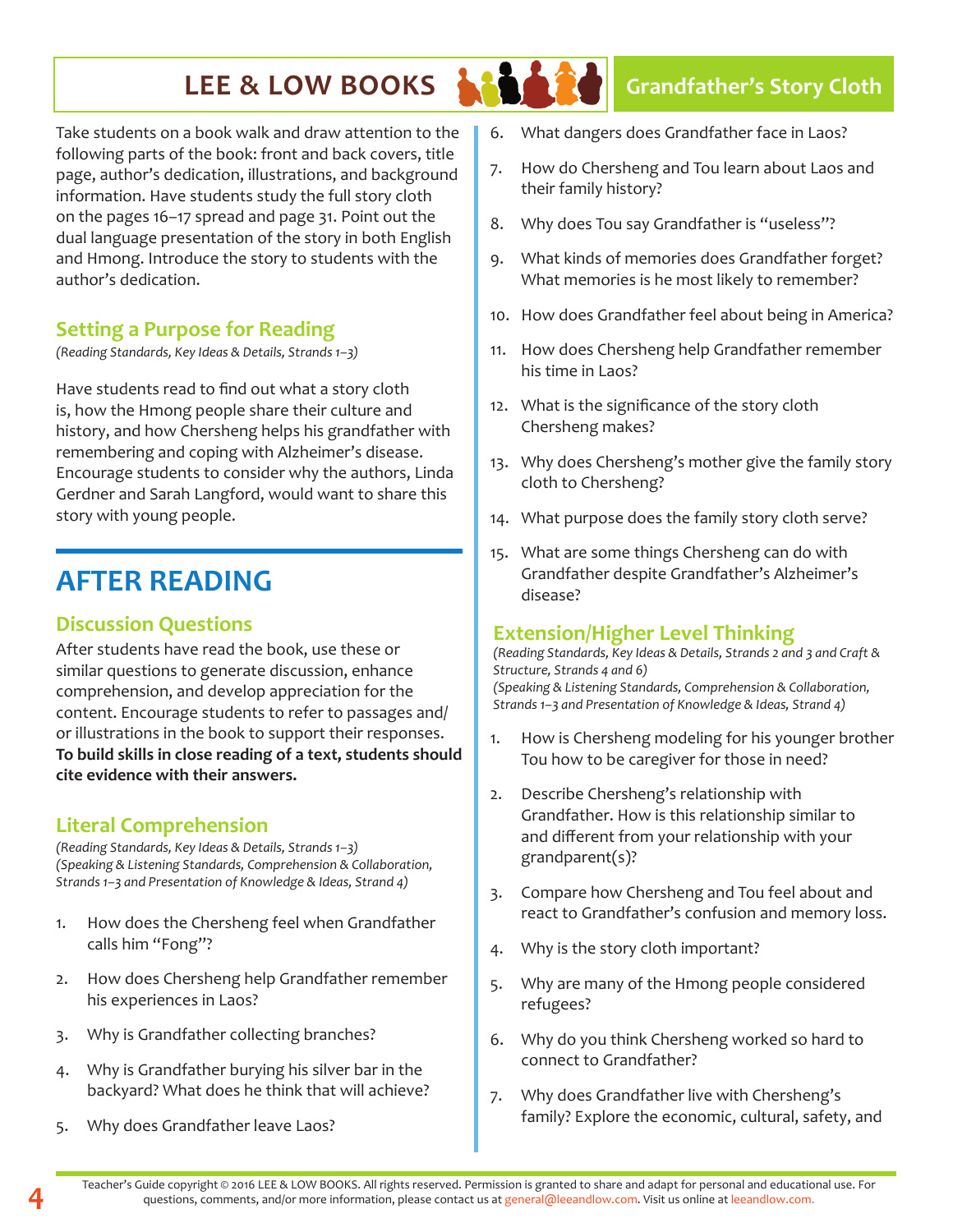"The English and Hmong texts face paintings that express the many moods of the characters. . . . A strong family story about difficult social issues relevant to today's society."



## **Grandfather's Story Cloth LEE & LOW BOOKS**

"The text smoothly weaves Grandfather's history into the contemporary tale, which shows how Alzheimer's disease affects the whole family. "

–*Booklist* 

"Most Outstanding Health and Safety Children's Book; Gold Medal Winner 2009 Grandfather's Story Cloth is a recipient of the prestigious Mom's Choice Award."

–*Mom's Choice Awards* 

–*School Library Journal* 

other reasons why Chersheng's family would have Grandfather live with them.

- 8. Why does Chersheng's family care for Grandfather even though he does not always remember them? What is the message about the value of family? Do Chersheng and his parents have a responsibility to care for Grandfather because Grandfather cared for them when they were young? Why or why not?
- 9. Describe the relationship between Chersheng's mother and Grandfather.
- 10. How does the family work together to care for Grandfather?
- 11. What is the value in collecting an individual and family's memories?
- 12. Compare Grandfather's life in Laos to his life in America. How does his life change?
- 13. What can Chersheng do to help Tou change his mind about Grandfather?
- 14. Why are story cloths a good way to communicate information and remember history? How else might families or communities communicate or pass down history to one another?
- 15. Have students discuss the role grandparents play in children's lives. How does this story connect to your experiences with your own grandparent(s)?
- 16. Compare Chersheng's family to your own family. How are the two families similar and different?

17. Have students brainstorm what might happen after the end of the story.

#### **Reader's Response**

*(Writing Standards, Text Types & Purposes, Strands 1–3 and Production & Distribution of Writing, Strands 4–6)* 

Use the following questions and writing activities to help students practice active reading and personalize their responses to the book. **Suggest that students respond in reader's response journals, essays, or oral discussion.** You may also want to set aside time for students to share and discuss their written work.

- 1. Imagine you are Chersheng and want to show Tou how to treat and think of Grandfather. Write a letter to Tou explaining why Grandfather is not "stupid" or "useless," and how Tou can help Grandfather. What are some ways Tou can communicate and bond with Grandfather?
- 2. Describe a time you demonstrated patience or kindness towards a family member.
- 3. What can you learn about family diversity and family structures from this book?
- 4. Describe a family tradition you share at home (e.g. on holidays such as Thanksgiving and Christmas, going to the park on weekends, making a special meal or recipe, etc.).
- 5. Does your family have a special item that helps you remember family history? How is this item special or important to your family? Who has guardianship over it? What memory or history does this item have associated with it? Items could include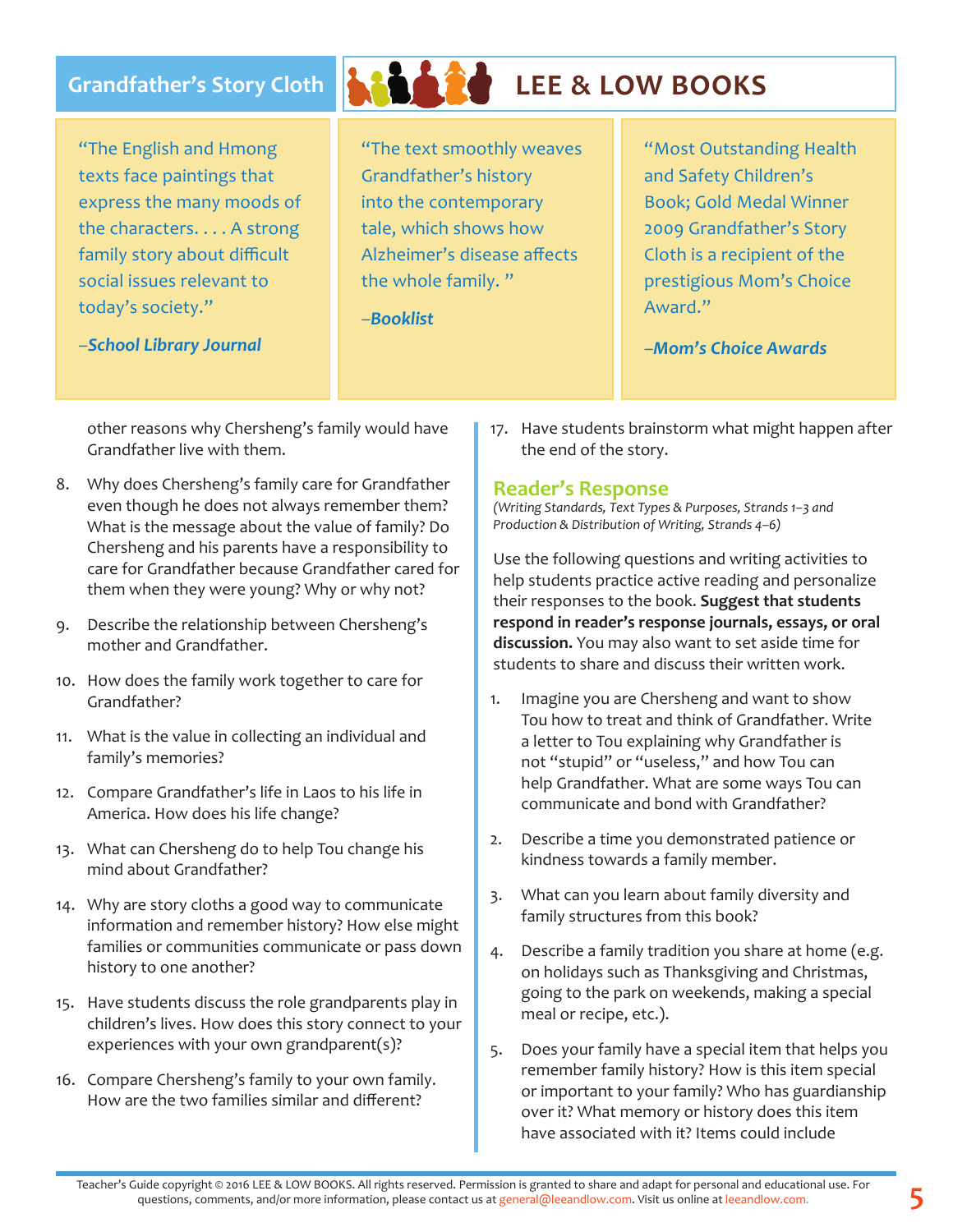## **LEE & LOW BOOKS Grandfather's Story Cloth**

photographs, scrapbooks, newspaper clippings, clothing, award medals, and so on.

6. Chersheng gains a greater understanding of his family history and cultural heritage while living in the same house as Grandfather. Describe an experience that helped you better understand something about yourself or your family.

#### **ELL Teaching Activities**

*(Speaking & Listening Standards, Comprehension & Collaboration, Strands 1–3 and Presentation of Knowledge & Ideas, Strands 4–6) (Language Standards, Vocabulary Acquisition & Use, Strands 4–6)*

These strategies might be helpful to use with students who are English Language Learners.

- 1. Assign ELL students to partner-read the story with strong English readers/speakers. Students can alternate reading between pages, repeat passages after one another, or listen to the more fluent reader.
- 2. Have each student write three questions about the story. Then let students pair up and discuss the answers to the questions.
- 3. Depending on students' level of English proficiency, after the first reading:

• Review the illustrations in order and have students summarize what is happening on each page, first orally, then in writing.

• Have students work in pairs to retell either the plot of the story or key details. Then ask students to write a short summary, synopsis, or opinion about what they have read.

- 4. Have students give a short talk about what they admire about one of the characters in the story. Alternatively, students can describe what they admire about their grandparent or grandparentfigure in their families.
- 5. The book contains several content-specific and academic words that may be unfamiliar to students. Based on students' prior knowledge, review some or all of the vocabulary. Expose English Language Learners to multiple vocabulary strategies. Have students make predictions about word meanings, look up and record word definitions from a

dictionary, write the meaning of the word or phrase in their own words, draw a picture of the meaning of the word, list synonyms and antonyms, create an action for each word, and write a meaningful sentence that demonstrates the definition of the word.

## **INTERDISCIPLINARY ACTIVITIES**

*(Introduction to the Standards, page 7: Students who are college and career ready must be able to build strong content knowledge, value evidence, and use technology and digital media strategically and capably)*

Use some of the following activities to help students integrate their reading experiences with other curriculum areas. These can also be used for extension activities, for advanced readers, and for building a home-school connection

#### **Writing**

*(Writing Standards, Text Types & Purposes, Strands 1 and 2 and Production & Distribution of Writing, Strands 4–6)*

- 1. In a paragraph, describe the advantages and disadvantages of having a grandparent living with his/her grandchildren. What are the benefits for a family with a grandparent living in the home or nearby? What might be some challenges for a family with a grandparent living in the home?
- 2. Encourage students to make a booklet about their family: What makes your family unique? What activities do you do or interests do you share with one member in your family? Describe a time you spent with a family member in your life and why that memory is special to you.
- 3. Have students create a Venn diagram of Chersheng's and their own family. Then in two paragraphs, ask students to compare how the Chersheng's family is similar to and different from their own family.
- 4. Ask students to write a letter to their grandparent or grandparent-figure in their life. Review the structure and tone of a friendly letter. Students should describe what they admire about this person and include questions to learn more about them.

**6** Teacher's Guide copyright © 2016 LEE & LOW BOOKS. All rights reserved. Permission is granted to share and adapt for personal and educational use. For questions, comments, and/or more information, please contact us at general@leeandlow.com. Visit us online at leeandlow.com.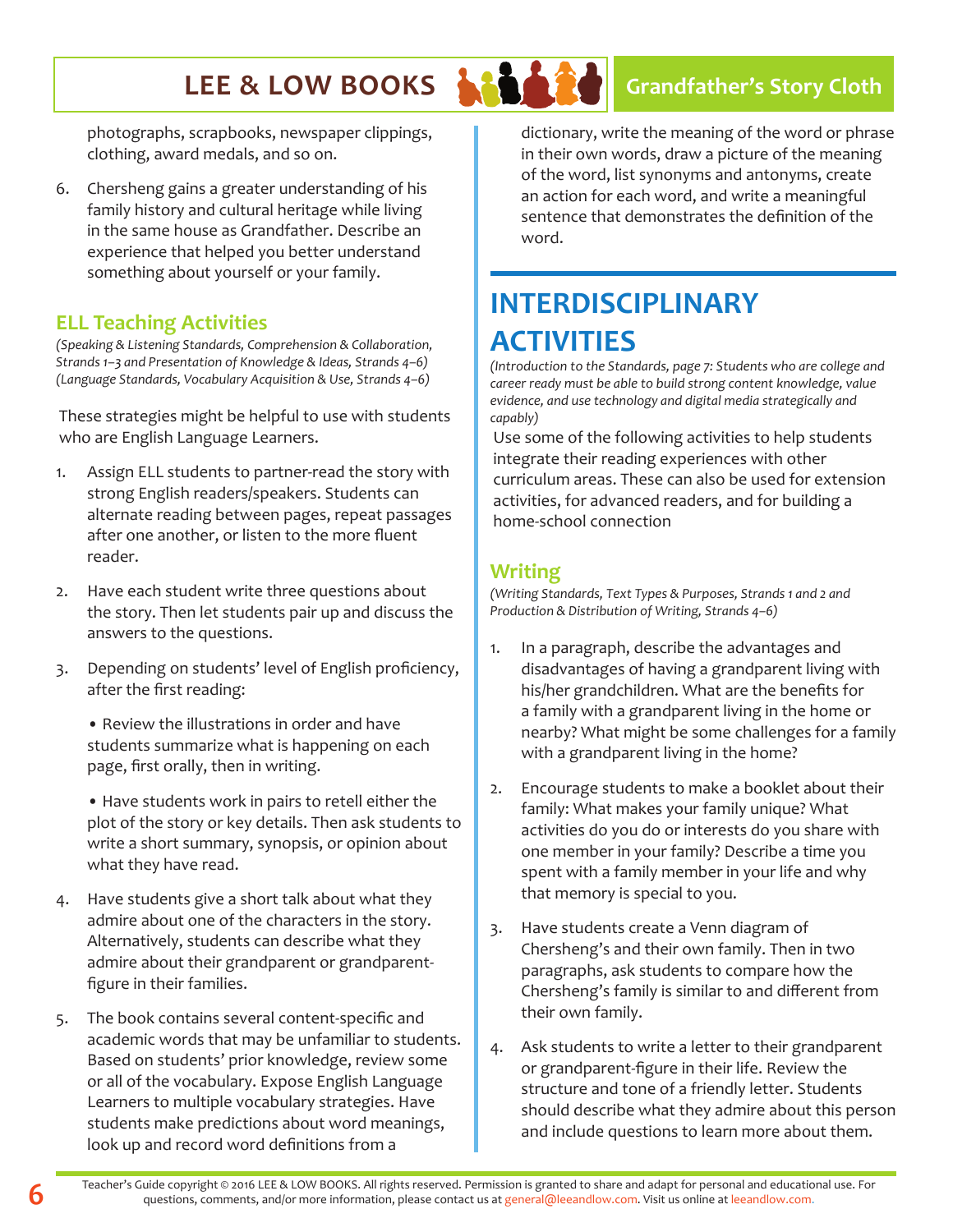

## **Grandfather's Story Cloth LEE & LOW BOOKS**

5. Ask students to reflect on ways their school involves and celebrates grandparents and extended family. What could their school do to recognize the diversity of families and family structures? In a letter to their principal or in a letter to the editor to their school newspaper, encourage students to present ways that foster family and community pride at school.

#### **English Language Arts**

*(Reading Standards, Key Ideas & Details, Strands 2 and 3 and Integration of Knowledge & Ideas, Strand 9) (Writing Standards, Text Types & Purposes, Strand 1) (Speaking & Listening Standards, Comprehension & Collaboration, Strands 1–3 and Presentation of Knowledge & Ideas, Strand 4)*

- 1. Read another story about textiles, including: *Maya's Blanket / La manta de Maya* (https://www. leeandlow.com/books/2886)*, Abuela's Weave*  (https://www.leeandlow.com/books/2886)*, The Secret to Freedom* (https://www.leeandlow.com/ books/2448), and *Good Fortune in a Wrapping Cloth*  (https://www.leeandlow.com/books/2887*)*. Have a class discussion and then follow up with students in individual essays with students arguing whether textiles are art, a tool for communication, both, or something else.
- 2. Share another story about a child's relationship with a grandparent who has Alzheimer's disease: *Singing with Momma Lou* (https://www.leeandlow. com/books/2450). In pairs, have students compare how the characters in both books react to their grandparent's Alzheimer's disease. As a whole group, have students create a list of ways young people can help their grandparents who have Alzheimer's disease and other forms of dementia (or ways young people can help the family

members who look after their grandparents).

#### **Social Studies/Geography**

*(Reading Standards, Integration of Knowledge & Ideas, Strands 7 and 9)*

*(Writing Standards, Text Types & Purposes, Strand 2, Production & Distribution of Writing, Strands 5 and 6, and Research to Build & Present Knowledge, Strands 7–9)*

*(Speaking & Listening Standards, Comprehension & Collaboration, Strands 1–3 and Presentation of Knowledge & Ideas, Strand 4)*

- 1. Share a map of Asia and have students trace the migration of the Hmong people from China to other Southeast Asian countries and to the United States. Students can make a timeline displaying the migration of the Hmong people. Read another book about Hmong history and culture, including *Dia's Story Cloth* (https://www.leeandlow.com/ books/2385)*, Nine-in-One, Grr! Grr!* (https://www. leeandlow.com/books/2805)*,* and *Jouanah: A Hmong Cinderella* (https://www.leeandlow.com/ books/2863).
- 2. Have students research Laos, from where most Hmong in the United States come. Create a chart with space for students to answer: What is the capital? What is the climate? Which countries share its borders? What significant river runs through Laos? What challenges might Laos face being a landlocked country?

#### **Science**

*(Reading Standards, Integration of Knowledge & Ideas, Strand 7) (Speaking & Listening Standards, Comprehension & Collaboration, Strands 1–3)*

Help students learn more about Alzheimer's disease. The Alzheimer's Association has a four part video series for children along with ideas on how to engage parents (http://www.alz.org/living\_with\_alzheimers\_just\_for kids and teens.asp). You may wish to determine how much students already know about the disease with a KWL chart (know-want to know-learned). Have students write down questions they have about Alzheimer's disease and help them research answers to their questions.

#### **School-Home Connection**

*(Writing Standards, Text Types & Purposes, Strand 2 and Production & Distribution of Writing, Strands 5 and 6) (Speaking & Listening Standards, Comprehension & Collaboration, Strands 1–3 and Presentation of Knowledge & Ideas, Strand 4)*

1. Encourage students to draw a family portrait of their own families. Ask for volunteers to share their pictures with the group and name the people shown. Alternatively, have your students bring in a copy of a family photograph to share with the class. Students can write about these photographs and post them in the classroom.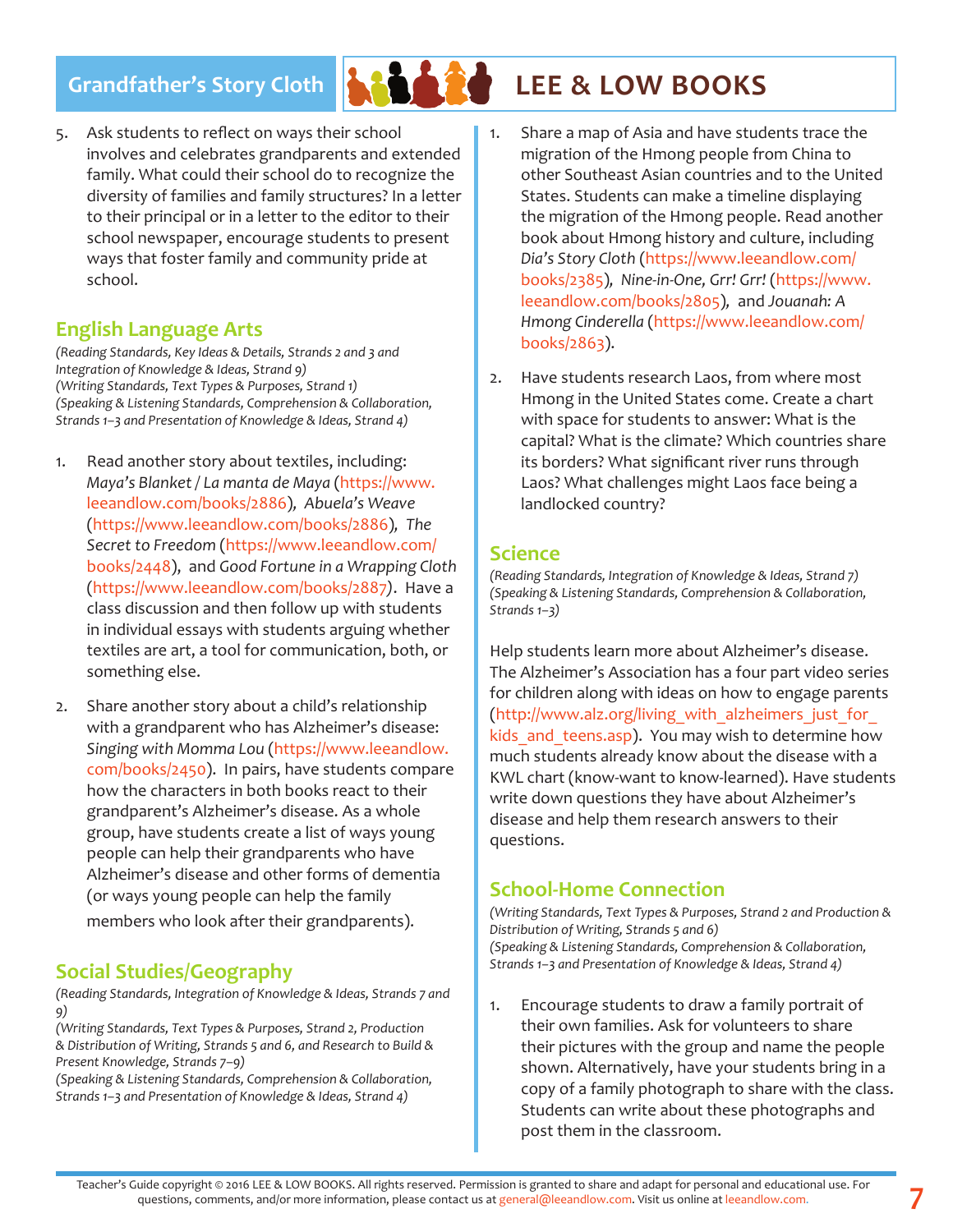## **LEE & LOW BOOKS Grandfather's Story Cloth**

- 2. Ask students to interview family members to determine their own heritage, and encourage students to think about how their heritage is reflected in their daily lives. How does it influence the language(s) you speak? The foods you eat? The holidays you celebrate? and so on. Have students write a short essay about what they found out and how their family background makes them special and unique.
- 3. Encourage students to create a family tree of their own families including extended family members and anyone they identify as being a part of their family.

#### **ART/MEDIA**

*(Speaking & Listening Standards, Comprehension & Collaboration, Strand 1 and Presentation of Knowledge & Ideas, Strand 5) (Writing Standards, Text Types & Purposes, Strands 2 and 3, Production & Distribution of Writing, Strands 4 and 5, and Research to Build & Present Knowledge, Strand 7)*

Support students in creating a story cloth along with a true narrative about their family history.

- 1. Ask students to interview their parents or caregivers about their family's history. If students do not have access to learning about their family history, students can also write a true narrative about their life story.
- 2. Have students use their notes to sketch out the story they want to tell about their family or own life.
- 3. Show examples of other quilts and textiles. Point out the colorful patterns in the borders. Encourage students to design their own patterns–a design that is repeated over and over again.
- 4. Provide markers, paint, construction paper, magazine pictures, and other materials for students to construct their story cloths.
- 5. Students should prepare a written description explaining the story cloth: What events do they include and why? What is the significance of the materials they choose to illustrated these events?
- 6. Post the story cloths along with the student artist's descriptions in the classroom or hallway for others to admire. Consider organizing a "gallery show."

### **Additional titles to teach about and celebrate grandparents:**

*Grandfather Counts* written by Andrea Cheng, illustrated by Ange Zheng https://www.leeandlow.com/books/2399

*Goldfish and the Chrysanthemums* written by Andrea Cheng, illustrated by Michelle Chang https://www.leeandlow.com/books/2398

*Sunday Shopping* written by Sally Derby, illustrated by Shadra Stickland https://www.leeandlow.com/books/2883

*Seaside Dream* written by Janet Bates, illustrated by Lambert Davis https://www.leeandlow.com/books/2722

*Singing with Momma Lou* written by Linda Jacobs Altman, illustrated by Larry Johnson https://www.leeandlow.com/books/2450

*A Morning with Grandpa* written by Sylvia Liu, illustrated by Christina Forshay https://www.leeandlow.com/books/2923

*Chachaji's Cup* written by Uma Krishnaswami, illustrated by Soumya Sitaraman https://www.leeandlow.com/books/2774

*Maya's Blanket/La manta de Maya* written by Monica Brown, illustrated by David Diaz https://www.leeandlow.com/books/2886

*Tashi and the Tibetan Flower Cure* by Naomi Rose https://www.leeandlow.com/books/2758

*Abuela's Weave* written by Omar S. Casteñeda, illustrated by Enrique O. Sanchez https://www.leeandlow.com/books/2350

*Babu's Song* written by Stephanie Stuve-Bodeen,illustrated by Aaron Boyd https://www.leeandlow.com/books/2357

*The Falling Flowers* written by Jennifer B. Reed, illustrated by Dick Cole https://www.leeandlow.com/books/2890